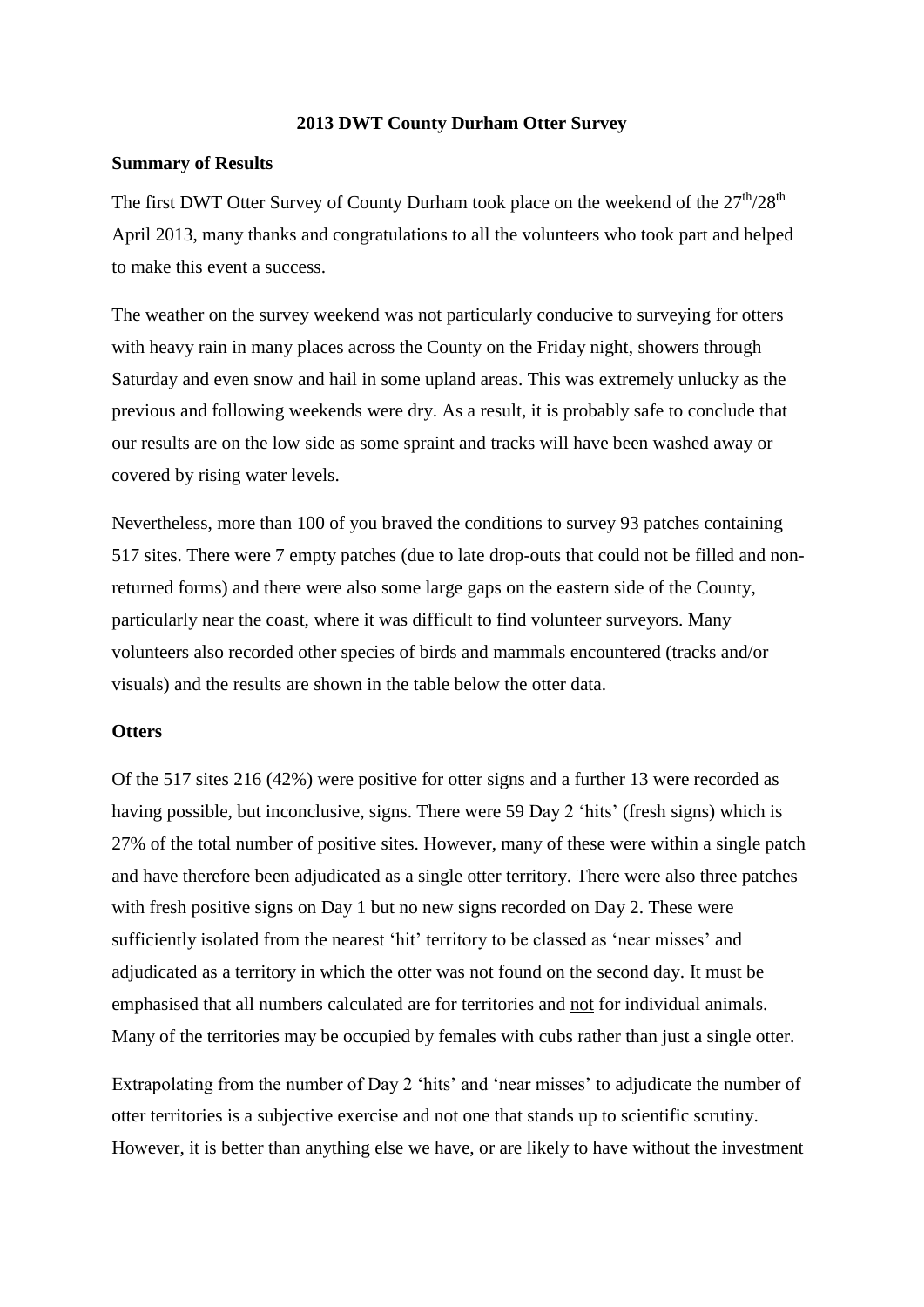of tens of thousands of pounds for an extensive network of remote-capture cameras and the help of several hundred volunteers to place and monitor them.

The results laid out below give us a base from which to work in years to come and I hope that in spring 2014 you will want to participate again and that we will be able to increase the number of patches and refine the sites within them. In the meantime, I would encourage people to continue to look for otter signs on their patch periodically, both to keep their skills fresh and to refine the choice of sites for future surveys - and if you keep a record of what you find even better.

## **Otter data**

| <b>Catchment</b> | <b>Patches</b> | <b>Sites</b> | <b>Positives</b><br>(possibles) | <b>Hits</b> | <b>Near miss</b> | <b>Otter territories</b> |
|------------------|----------------|--------------|---------------------------------|-------------|------------------|--------------------------|
| Tees             | 26             | 131          | 59 $(4)$                        | 23          | $\theta$         | 11                       |
| Tyne             | 16             | 93           | 35(6)                           | 6           |                  | 5                        |
| Wear             | 50             | 287          | 122(3)                          | 30          | $\overline{2}$   | 10                       |
| Castle Eden Burn |                | 6            |                                 | $\Omega$    | $\theta$         | $\Omega$                 |
| <b>Totals</b>    | 93             | 517          | 216(13)                         | 59          | 3                | 26                       |

| <b>Empty patches</b>                 |    |
|--------------------------------------|----|
| Otter territories located            | 26 |
| Reasonable suspicion/<br>near misses | 3  |
| Total adjudicated<br>territories     | 29 |